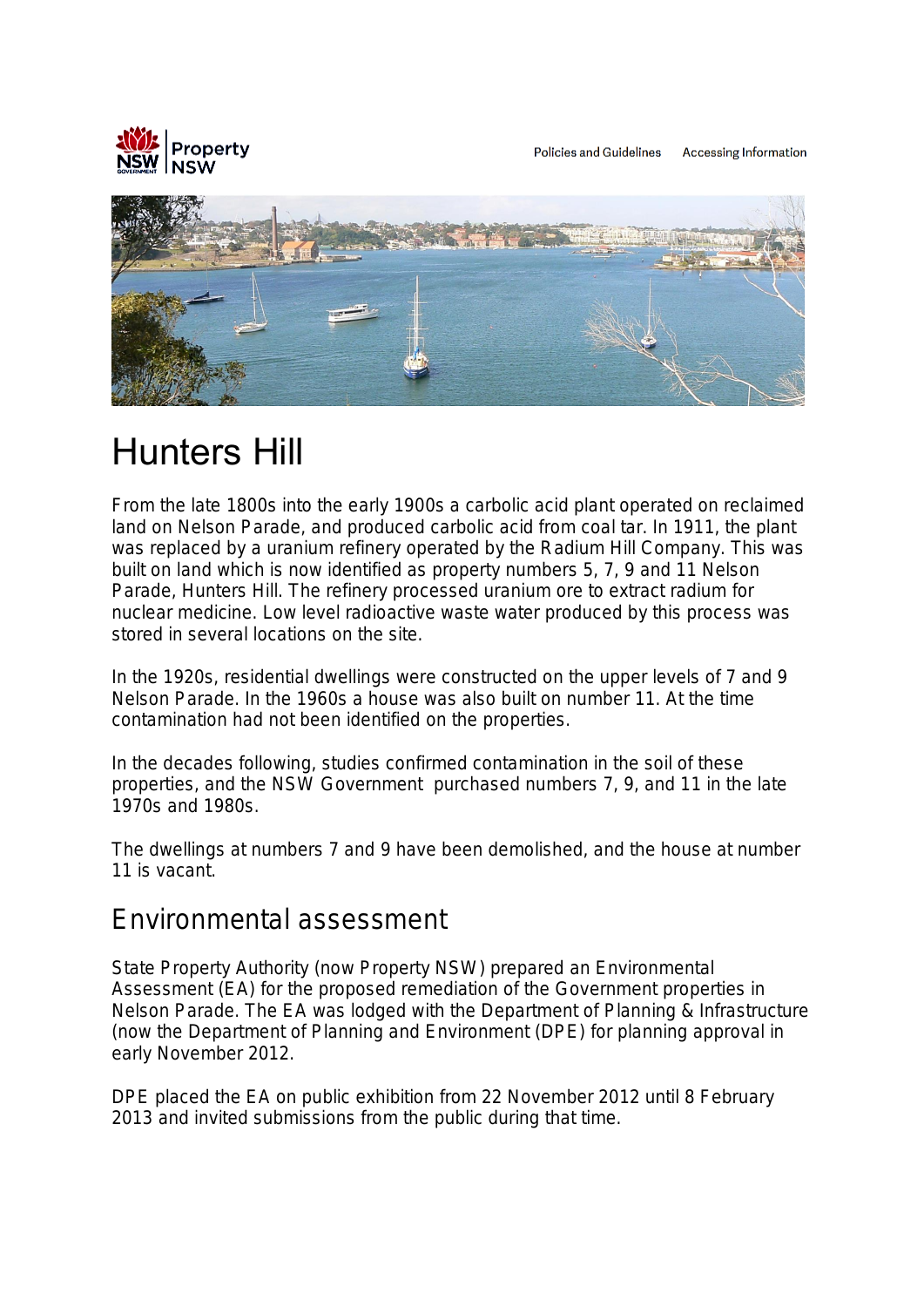All submissions received were provided to the Government, and its response to the submissions (the Submissions Report including the Preferred Project Report) was lodged with the DPE for approval on 30 January 2015.

The information below outlines the background to this project.

# Remediation planning begins

The Government has tasked Property NSW with managing the remediation of 7, 9 and 11 Nelson Parade and managing the future of the properties. Property NSW is working closely with the NSW Environment Protection Authority, NSW Health, DPE, NSW Maritime and specialist consultants to plan the remediation.

#### Environmental consultants appointed

Property NSW appointed Parsons Brinckerhoff (PB), one of the world's leading planning environmental firms, as lead environmental consultants for the planning phase of the remediation project.

## Material to be prepared for public exhibition

The environmental consultant, PB, prepared the EA for lodgement with DPE, which then placed the EA on public exhibition and sought comments. PB also prepared the Submissions Report (including the Preferred Project Report) on behalf of Property NSW in response to the public submissions received during public exhibition of the EA.

PB has completed a range of background studies, which together with the remediation action plan (RAP) will allow an assessment of the impacts of the remediation works.

#### Remediation contractors appointed

Property NSW has also appointed Enviropacific Services (Enviropacific) as the remediation contractor. Enviropacific has extensive experience in this field, in both government and industry remediation projects. Enviropacific's work methods and environmental and safety procedures will be documented in the RAP.

# Material testing

The material to be disposed of has been tested and classified as Restricted Solid Waste and can be disposed at an appropriately-licensed landfill facility. To ensure full compliance with the standards for disposal of this material, and to ensure workers and the public are fully protected, all excavations and material leaving the site will be monitored by the Australian Nuclear Science and Technology Organisation (ANSTO). ANSTO is Australia's national nuclear organisation and the centre of Australian nuclear expertise.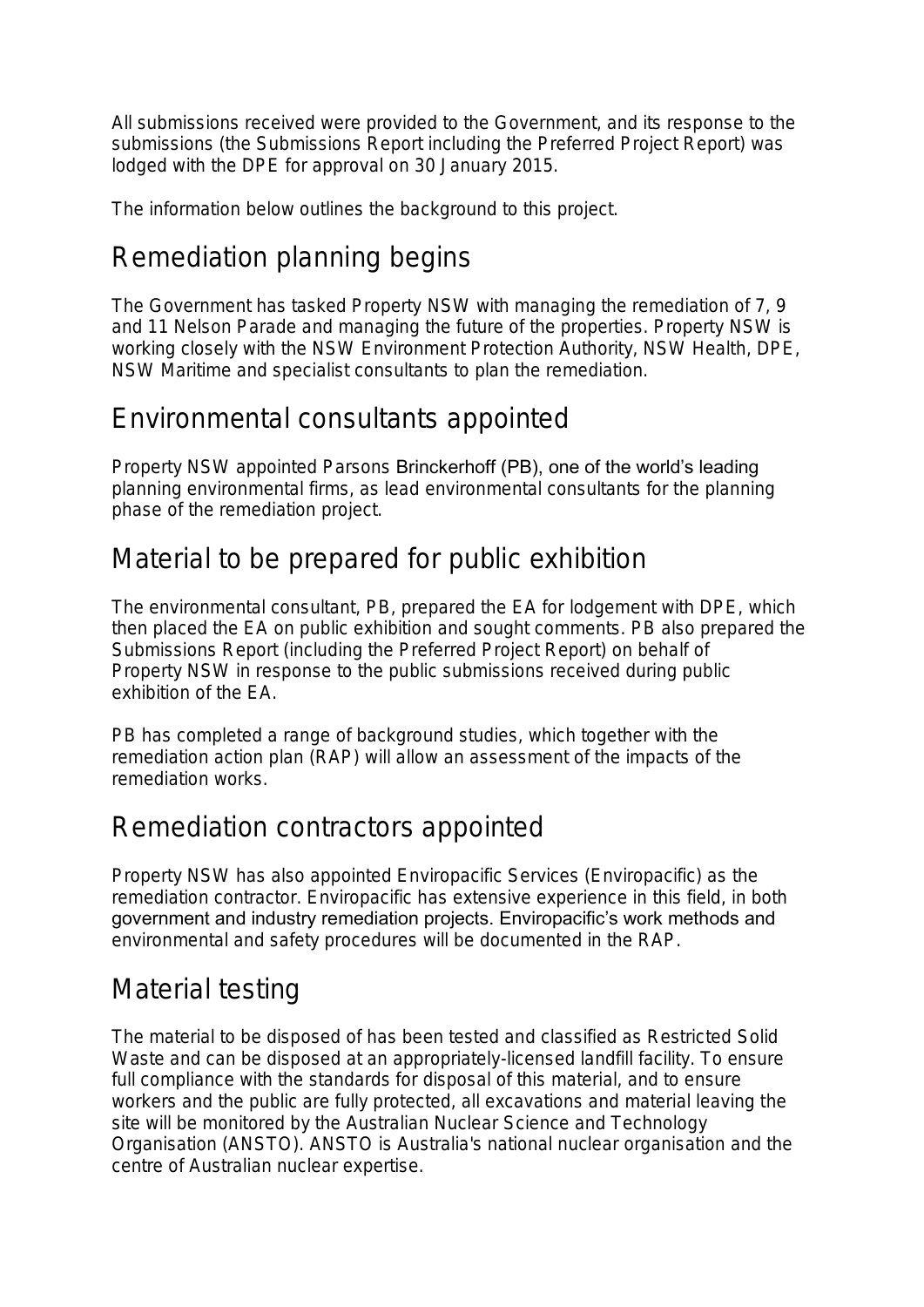# Public consultation

Property NSW will continue to consult with its key stakeholders following determination of the planning application by DPE, and during the remediation works.

#### Contact us:

Email: [feedback@property.nsw.gov.au](mailto:gpnswservicecentre@property.nsw.gov.au)

Mail: Property NSW, GPO Box 4081, Sydney NSW 2001



Media Releases

- [Hunters Hill Plan On Public Exhibition](https://www.finance.nsw.gov.au/about-us/media-releases/hunters-hill-plan-public-exhibition)
- [Labor Hypocrisy Over Hunters Hill Remediation Plan](https://www.finance.nsw.gov.au/about-us/media-releases/labor-hypocrisy-over-hunters-hill-remediation-plan)
- [Protests Another Labor Scare Campaign](https://www.finance.nsw.gov.au/about-us/media-releases/protests-another-labor-scare-campaign)
- [NSW Government Pursues Alternative Site For Waste At Hunters Hill](https://www.finance.nsw.gov.au/about-us/media-releases/nsw-government-pursues-alternative-site-waste-hunters-hill)
- [No Radioactive Waste Will Go To Kemps Creek](https://www.property.nsw.gov.au/sites/default/files/Minister_Pearce_media_release_-_311011_0.pdf)

**Newsletters** 

- [October 2010](https://www.property.nsw.gov.au/sites/default/files/Nelson_Parade_Newsletter_-_October_2010_-_Electronic_version_final_0.pdf)
- [March 2010](https://www.property.nsw.gov.au/sites/default/files/2010-03-25_Nelson_Parade_Newsletter_0.pdf)
- [December 2009](https://www.property.nsw.gov.au/sites/default/files/2009-12-09_Nelson_Parade_Newsletter_0.pdf)
- [September 2009](https://www.property.nsw.gov.au/sites/default/files/2009-09-25_Nelson_Parade_Newsletter_0_0.pdf)

Legislative Council Material

- [General Purpose Standing Committee No. 5 –](https://www.property.nsw.gov.au/sites/default/files/LC_Parliamentary_inquiry_0.pdf) The former uranium smelter site at Hunters Hill – [Report 28, September 2008](https://www.property.nsw.gov.au/sites/default/files/LC_Parliamentary_inquiry_0.pdf)
- [Government response to General Purpose Standing Committee No. 5 –](https://www.property.nsw.gov.au/sites/default/files/LC_090326_Govt_Response_-_Former_uranium_smelter_site_0.pdf) [March 2009](https://www.property.nsw.gov.au/sites/default/files/LC_090326_Govt_Response_-_Former_uranium_smelter_site_0.pdf)

ANSTO Material

• [Report to Sinclair Knight and Partners on radioactive contamination of](https://www.property.nsw.gov.au/sites/default/files/ANSTO_Radioactive_Contamination_at_Nelson_Parade2_0.pdf)  [properties at Nelson Parade, Hunters Hill –](https://www.property.nsw.gov.au/sites/default/files/ANSTO_Radioactive_Contamination_at_Nelson_Parade2_0.pdf) June 1987